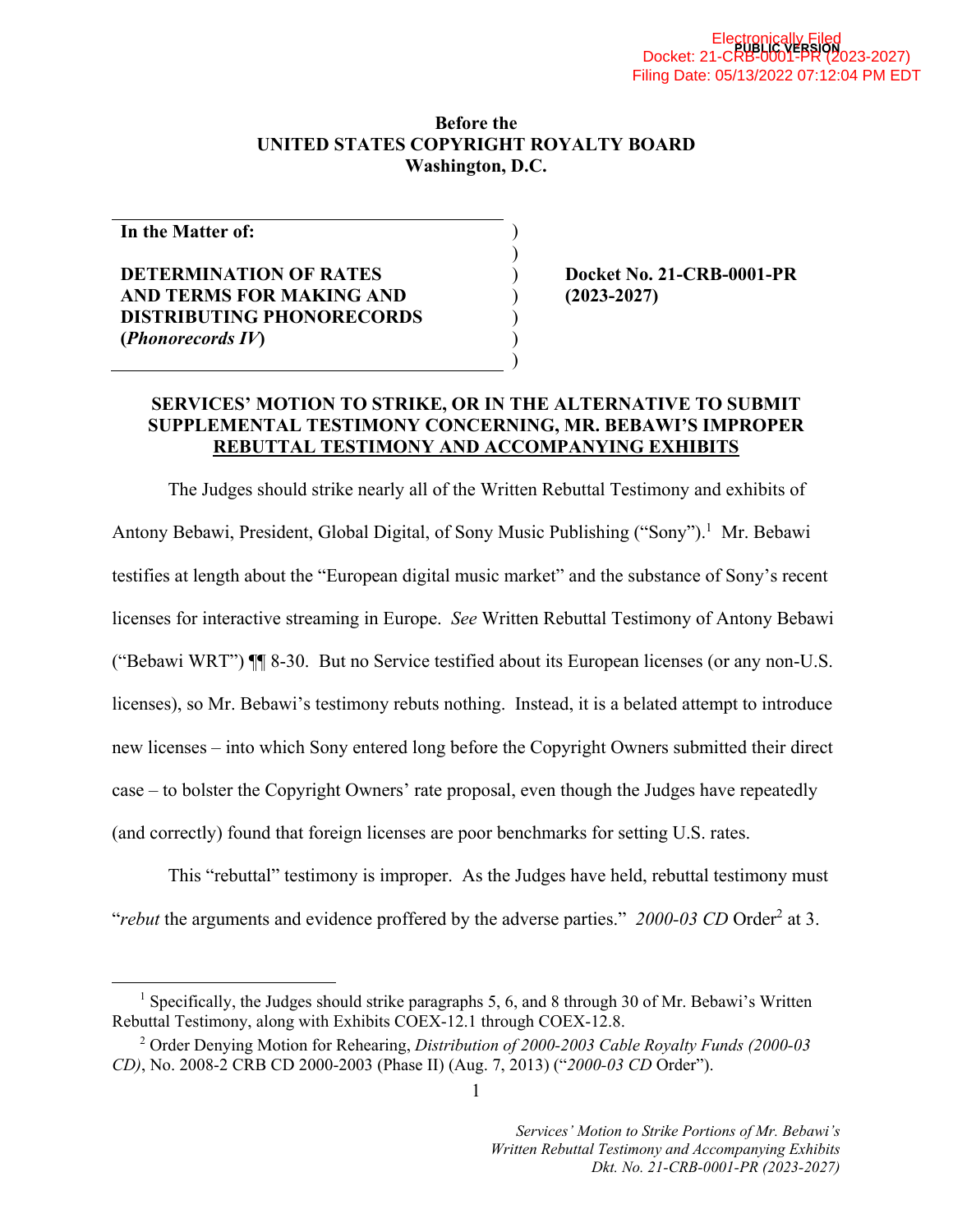To satisfy that standard, rebuttal testimony must have a sufficient "nexus" to an adversary's direct case. Web IV Order<sup>3</sup> at 2. Mr. Bebawi's testimony fails to meet that standard. No Service put its European licenses at issue, so Mr. Bebawi's testimony about those licenses lacks a meaningful connection to the Services' direct case. And that is why Mr. Bebawi does not – and cannot – cite any specific testimony that his discussion of Sony's European licenses supposedly rebuts. Moreover, the Copyright Owners offer no evidence that the foreign markets Mr. Bebawi cites are comparable to the U.S. market, making his testimony irrelevant.

Because Mr. Bebawi's testimony about Sony's European licenses is "nothing more than an untimely" and irrelevant addition to the Copyright Owners' Written Direct Statement, the Judges should strike it. *SDARS II* Order<sup>4</sup> at 2-3. If the Copyright Owners wanted to rely on their European licenses – despite the Judges' repeated rejection of foreign benchmarks in the past – it was incumbent on them to do so in their direct case. They did not.

The only adequate remedy is to strike Mr. Bebawi's improper testimony. Allowing the Services to submit sur-rebuttal testimony would not cure the prejudice caused by the Copyright Owners' sandbagging. Requiring the Services to now build a factual record from scratch about European musical-works licenses would impose immense burdens on the Services and the Judges. It would require massive amounts of new discovery; likely precipitate additional motion practice; demand new testimony from new Service fact witnesses; and could even force the Services to amend their expert reports or serve new ones. It would also weigh down the

 $\frac{1}{3}$ <sup>3</sup> Order Granting In Part and Denying in Part Mot. by Pandora and NAB to Exclude Improper Written Rebuttal Testimony and Accompanying Exhibits, Dkt. No. 14-CRB-0001-WR (2016-20) (*Web IV*) (Apr. 22, 2015) ("*Web IV* Order").

<sup>&</sup>lt;sup>4</sup> Order Granting in Part and Denying in Part Music Choice's Mot. To Strike, Dkt. No. 2011-1 CRB PSS/Satellite II (*SDARS II*) (Aug. 3, 2012) ("*SDARS II* Order").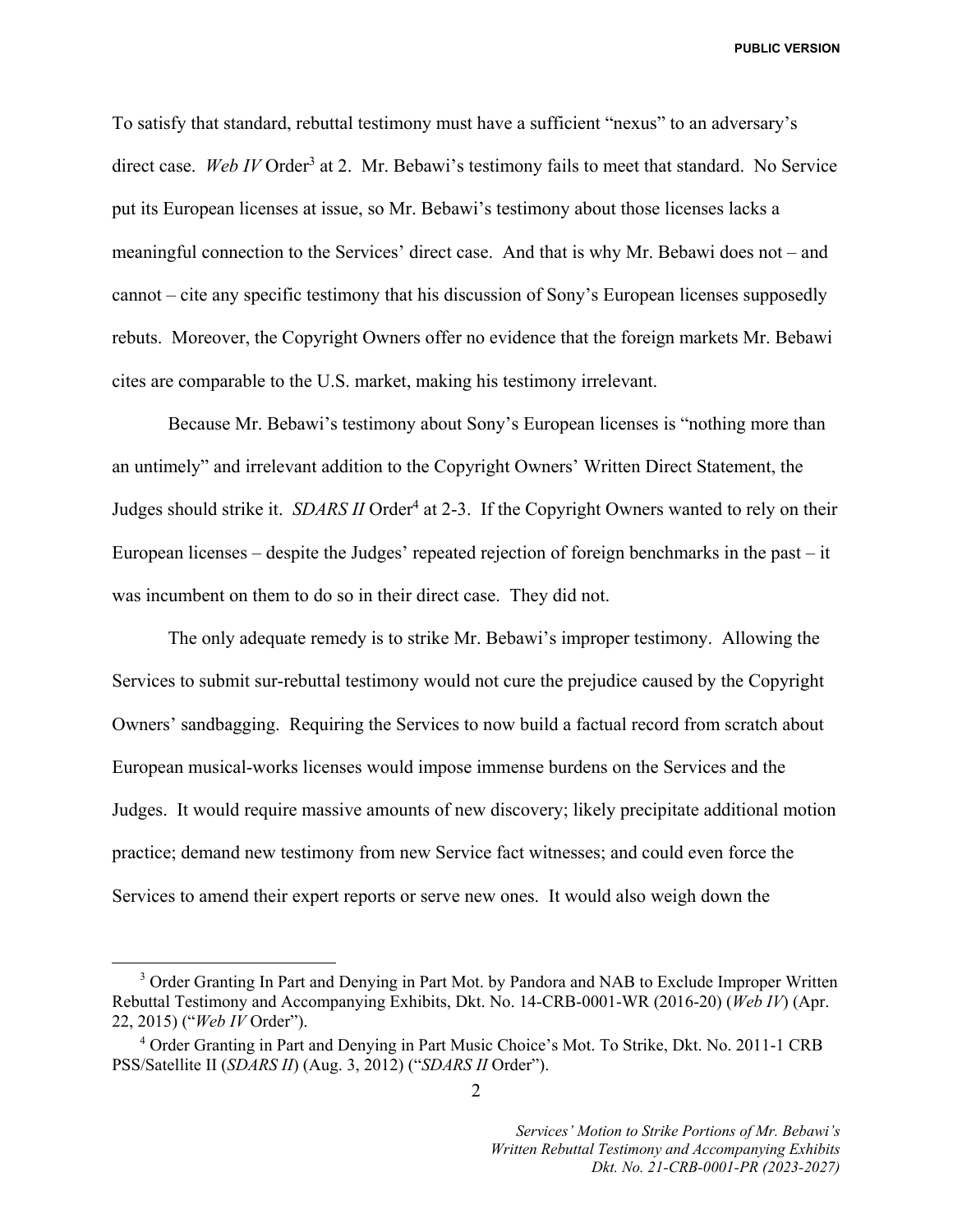upcoming hearing with a distracting series of mini-trials about foreign copyright law and musical-works licensing, as the Judges would need to determine whether foreign licenses are meaningful benchmarks and, if so, which ones, and what adjustments would be necessary given the applicable rate-setting standard. None of these outcomes is desirable. Thus, although the Services seek leave to submit sur-rebuttal testimony in the alternative – it would be better than nothing – the Judges should strike Mr. Bebawi's belated testimony.

#### **BACKGROUND**

The Services proposed a number of benchmarks in their Written Direct Testimony, as did the Copyright Owners. *See*, *e.g.*, Amended Written Direct Testimony of Leslie Marx ("Marx AWDT") ¶¶ 204-220; Written Direct Testimony of Jeffrey A. Eisenach ("Eisenach WDT") ¶¶ 72-111. All of those benchmarks were U.S. agreements. None of the Services submitted testimony about any non-U.S. licenses. Nor did the Copyright Owners.

Despite this, the Copyright Owners' Written Rebuttal Statement includes testimony from a new witness, Sony's Antony Bebawi, about Sony's European licenses. Bebawi WRT ¶ 1. The vast majority of Mr. Bebawi's testimony concerns Sony's licensing of musical works in the "European digital music market" and, in particular, "in the so-called 'Tier 1' countries": the "United Kingdom, Germany, France, Sweden and the Netherlands." *Id.* ¶ 8. Mr. Bebawi asserts that these "Tier 1" countries are "the most comparable market[s] to the U.S. digital music market." *Id.* And he devotes several paragraphs to providing "background" on the European market, which he claims provides "context" for Sony's negotiations abroad. *See id.* ¶¶ 8-13. Mr. Bebawi also testifies generally about Sony's licensing objectives in Europe, as well as purported dynamics in that market that he believes inform Sony's negotiations. *See id.* ¶¶ 14-23. None of this testimony is tied to any Service's rate proposal or direct testimony.

3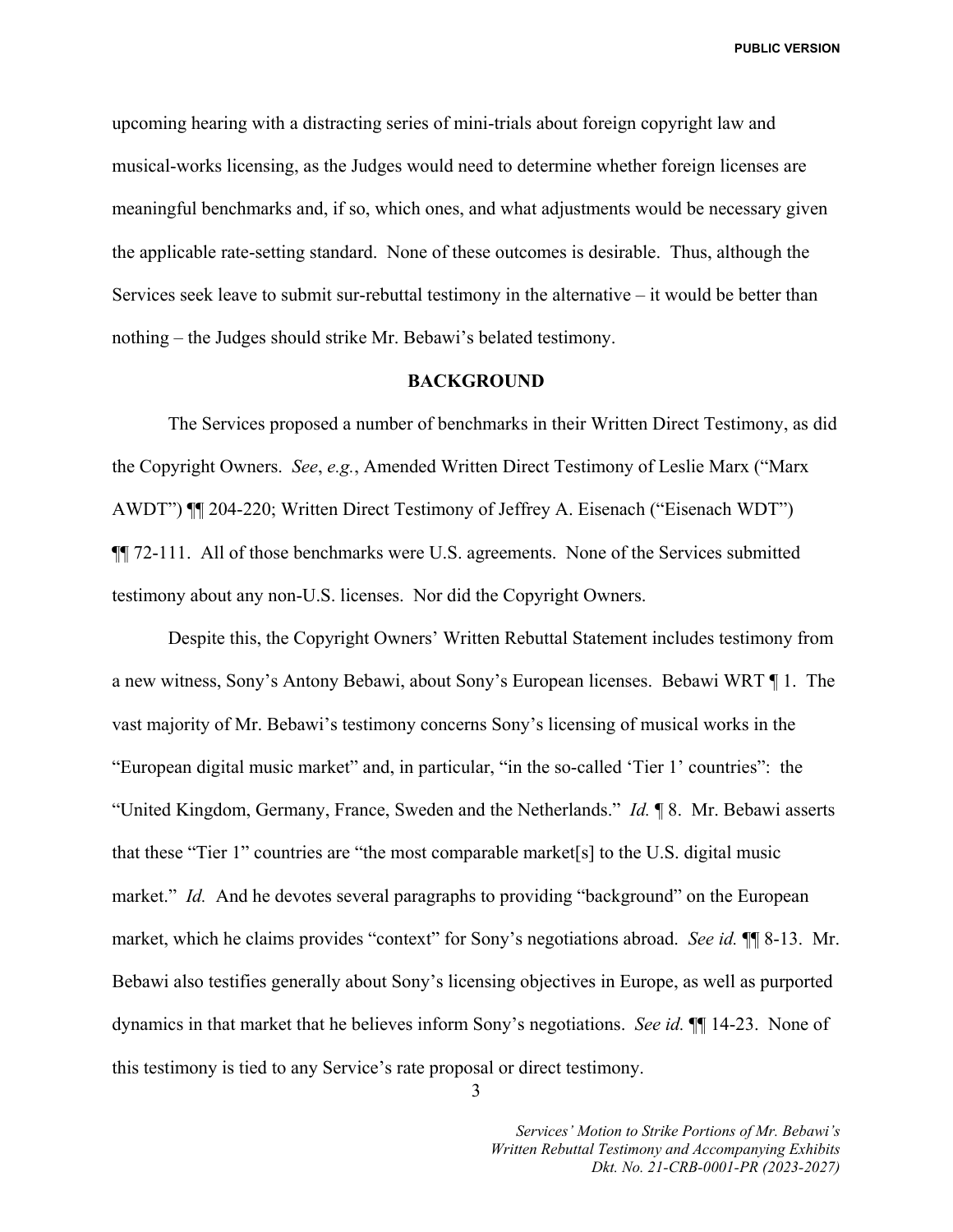Mr. Bebawi also discusses at length the terms of Sony's "currently-operative pan-European agreements" with some of the Services. *See id.* ¶¶ 14, 24-30. He describes Sony's licenses with

. *See id.* ¶ 25 n.8*.* Mr. Bebawi

suggests that these licenses are relevant to rate proposals seeking "to eliminate one or more of the rate prongs that is intended to protect publishers and songwriters." *Id.* ¶ 6. And he purports to rebut arguments that, "in the absence of the compulsory license in the US, [the Services] would be able to negotiate rates that are lower than the US statutory rate." *Id.* ¶ 5. But Mr. Bebawi does not identify any particular rate proposal that he is actually rebutting or any particular witness testimony that his new assertions purport to disprove.

Instead, Mr. Bebawi uses the Services' European licenses to argue generally that the

| $\epsilon$                                                                             |                                                           |
|----------------------------------------------------------------------------------------|-----------------------------------------------------------|
|                                                                                        |                                                           |
|                                                                                        | . <i>Id.</i> $\sqrt{28}$ . He sets forth what he says are |
| the "                                                                                  | for their premium                                         |
| subscription services                                                                  | " in the UK,                                              |
| Germany, Netherlands, Sweden, and France, id. 1 29, and "the effective per-play amount |                                                           |
| received by [Sony] from those same services during that period," id. ¶ 30.             |                                                           |
| Mr. Bebawi also attempts to translate                                                  |                                                           |

– which differ between countries and between the Services – into a range of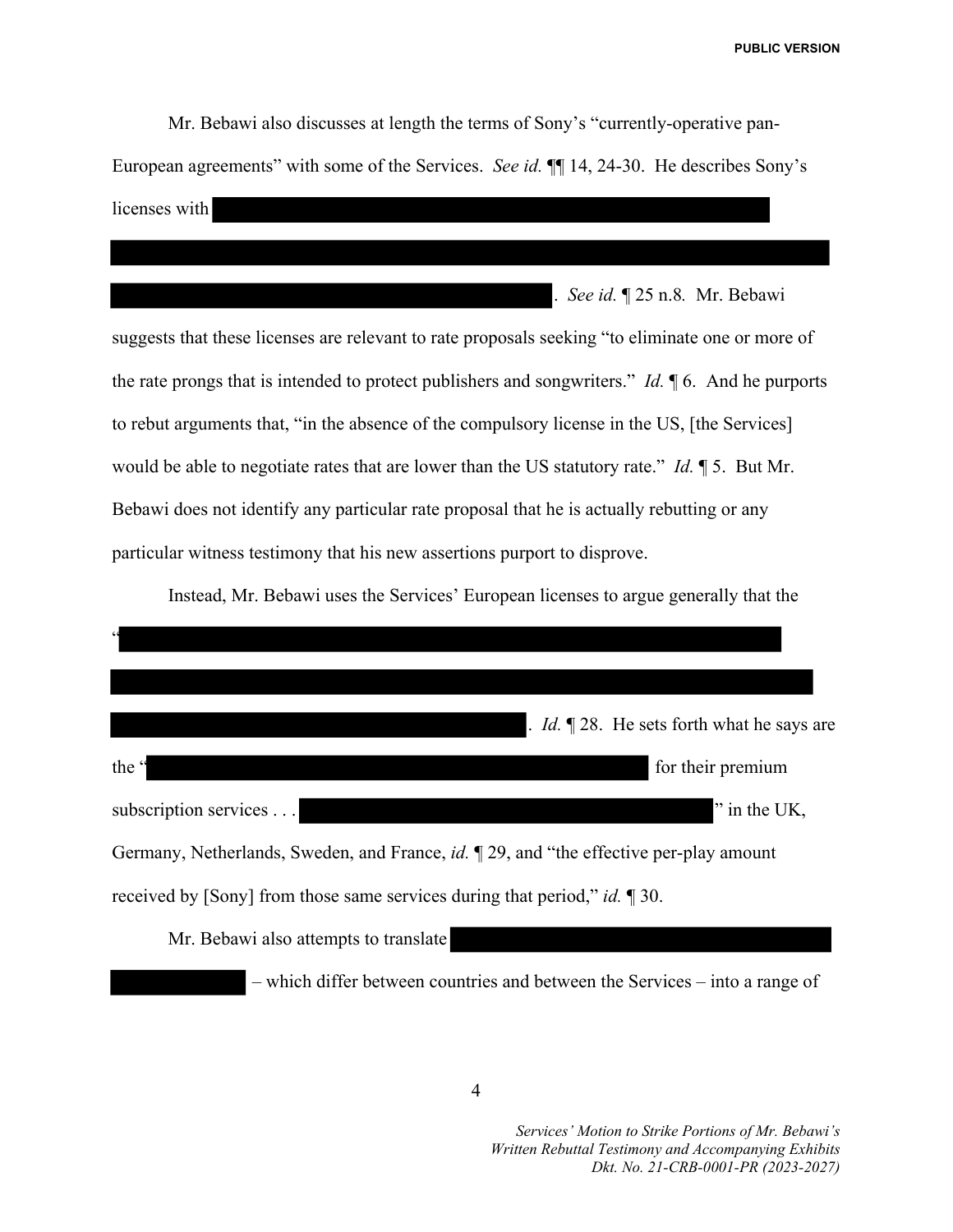U.S. dollar-equivalent amounts. *See id*.  $\sqrt{25.5}$  Again, he performs this exercise without identifying any specific testimony to which he is responding. Mr. Bebawi further describes

*Id.* 126. And he similarly offers a conversion of

*See id.* 

## **ARGUMENT**

# **I. MR. BEBAWI'S TESTIMONY ABOUT EUROPEAN LICENSES IS IMPROPER REBUTTAL TESTIMONY**

### **A. Rebuttal Testimony Must Have A Sufficient "Nexus" to Issues Raised in Direct Testimony and Cannot Merely Bolster a Participant's Direct Case**

"As should be clear from their names, . . . the 'written direct statement' and the 'written rebuttal statement' serve different functions in the adjudication" of royalty rates and terms. *2000-03 CD* Order at 3. A Written Direct Statement is not merely a participant's "opportunity to set forth the arguments and evidence it intends to rely upon in establishing" its own rate proposal. *Id.* Instead, the Judges' rules require that a participant's "written direct statement . . . include *all* testimony . . . along with *all* the exhibits" to support that proposal. 37 C.F.R. § 351.4(b)(1) (emphases added). As the Judges have explained, participants are "required to present the information necessary to establish their proposed" royalty rates and terms "(i.e., their direct case) in their written direct statement." *2000-03 CD* Order at 3; *see also Settling Devotional Claimants v. Copyright Royalty Bd.*, 797 F.3d 1106, 1118 (D.C. Cir. 2015) ("It should be no surprise that a requirement that a party present in its initial direct statement 'all

<sup>5</sup> Mr. Bebawi testifies that it is "

<sup>.&</sup>quot; Bebawi WRT ¶ 27. But he does not cite any particular license to support this statement. Nor does his testimony say anything about the negotiation of these terms or any of the other terms in the Services' European licenses.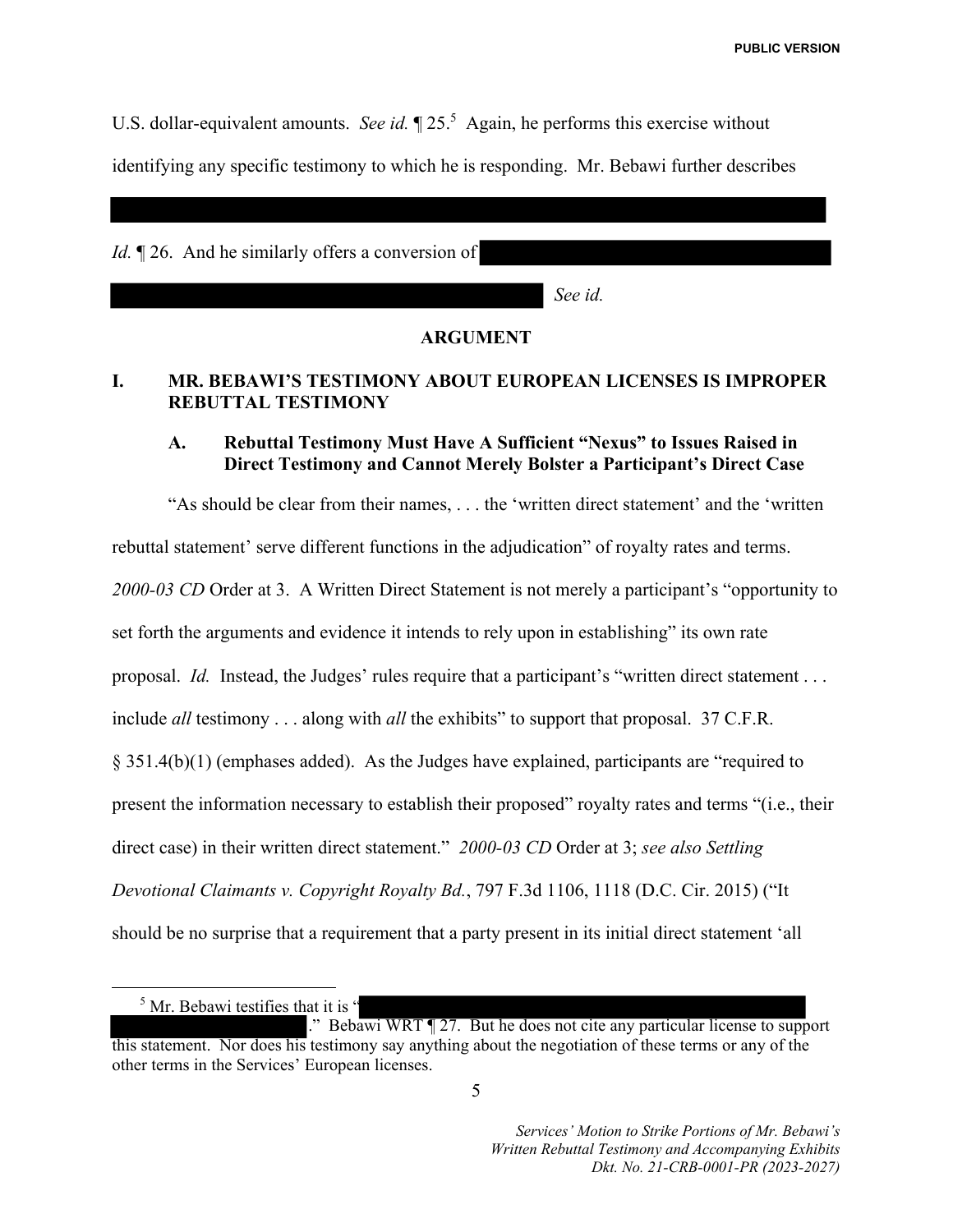testimony' necessary to establish its claimed entitlement to royalties would obligate the party to include in that statement the testimony applying its proposed methodology to the case at hand.").

A Written Rebuttal Statement, by contrast, is for "the counter-arguments and evidence [a participant] intends to offer to *rebut* the arguments and evidence proffered by the adverse parties in the proceeding." *2000-03 CD* Order at 3 (emphasis added). Testimony that simply attempts to bolster a participant's own direct submission or belatedly offers new evidence in support of a participant's rate proposal is improper. That is why the Judges have struck rebuttal testimony that "was a required element of [a participant's] direct case," *id.* at 3-5, or that was "nothing more than an untimely addition to [witness's] written direct testimony," *SDARS II* Order at 2.

To be proper rebuttal testimony, "[t]here must be a sufficient 'nexus' between the purported rebuttal materials and the opposing direct testimony that those materials purport to rebut. If the proffered rebuttal materials 'stray too far' from the direct testimony they purport to rebut, the proffered rebuttal materials shall be barred." *Web IV* Order at 2. In *SDARS II*, for example, the Judges struck portions of the rebuttal testimony of SoundExchange's economic expert, George Ford, because "SoundExchange offer[ed] no direct testimony by Music Choice witnesses that Dr. Ford expressly responds to with his opinion that a greater-of-rate structure is desirable." *SDARS II* Order at 3. Similarly, in *Web IV*, the Judges found that 711 agreements appended to the rebuttal testimony of five record company witnesses did "not constitute proper rebuttal." *Web IV* Order at 2. Though the licenses were "documents underlying the benchmark [analysis] offered in the written direct testimony . . . of SoundExchange's expert witness," the Judges still found them improper rebuttal because "they [did] not address the argument made by the Licensee Services that *previous* benchmark analyses in prior proceedings were based on an inadequate sample of interactive agreements." *Id.* at 1-2. The Judges also found that

6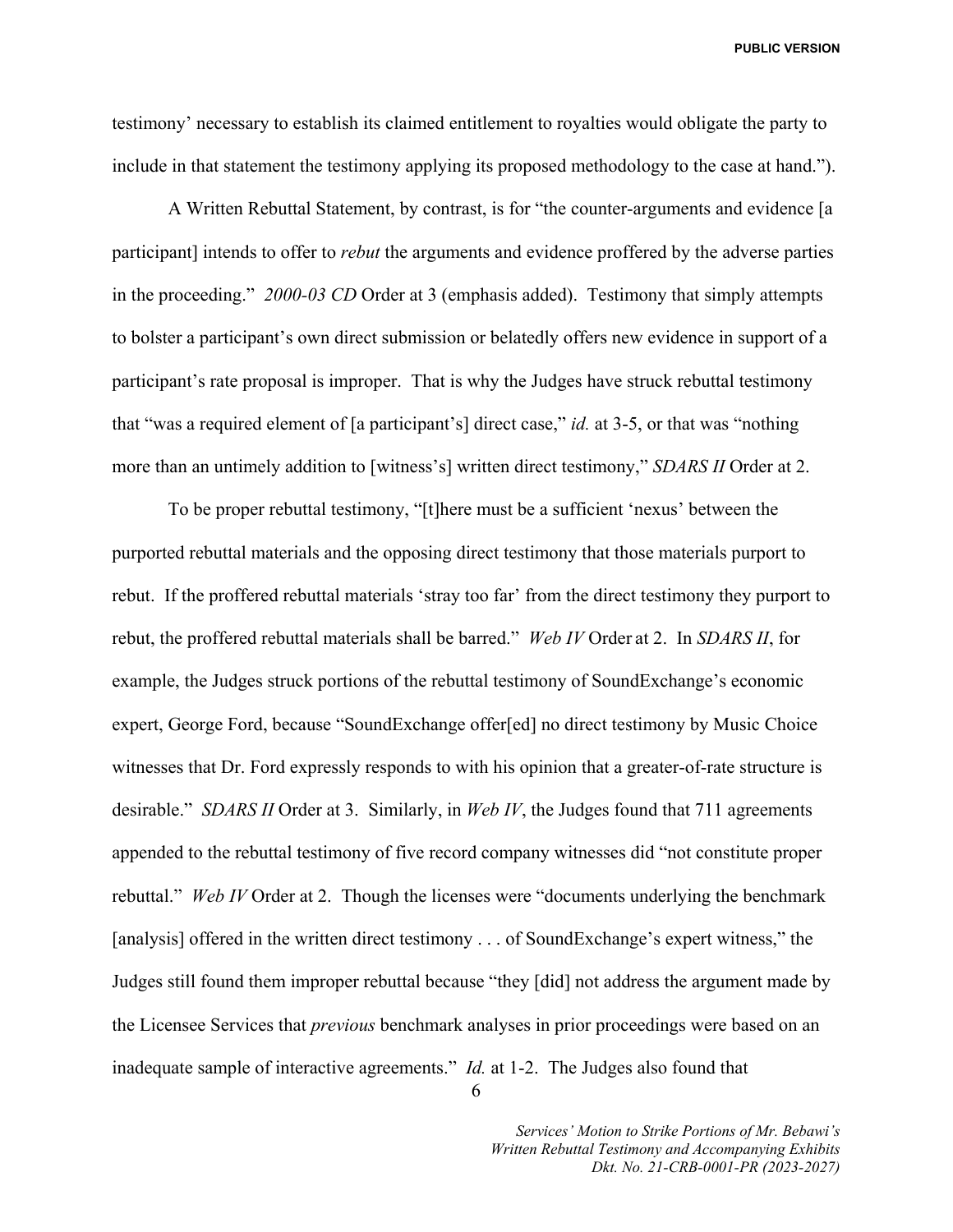SoundExchange had simply attached the licenses "to [its] rebuttal testimony, without any explanation of how these agreements [rebutted the other side's case]," which was "insufficient to show a nexus between these materials" and the Licensee Services' direct case. *Id.* at 2.

### **B. Mr. Bebawi's Testimony About European Licenses Has No Nexus to the Services' Direct Case and Is Merely An Attempt to Bolster the Copyright Owners' Own Written Direct Statement and Rate Proposal**

Mr. Bebawi discusses at length the "European digital music market," Sony's licensing objectives in that market, and the terms of the Services' European licenses. *See* Bebawi WRT ¶¶ 5-6, 8-30. None of this is proper rebuttal testimony. The Judges have made clear that a rebuttal witness's testimony must both "address issues raised in an adversary's direct case," *Web V* Order<sup>6</sup> at 5, and provide an "explanation of how" it is doing so, *Web IV* Order at 2; *see also SDARS II* Order at 3 (similar). Mr. Bebawi's testimony does neither. None of the Services testified about the substance of their European licenses, so Mr. Bebawi's testimony has no "nexus" to the Services' direct case. And the absence of any such nexus explains why he does not cite a single paragraph in *any* witness's written direct statement that he is rebutting.

The only part of Mr. Bebawi's testimony that the Services do not move to strike provides a stark contrast. In paragraphs 31 and 32, Mr. Bebawi addresses specific conversations that he had with Amazon's James Duffett-Smith, and which Mr. Duffett-Smith referenced in his Written Direct Testimony. *See* Bebawi WRT ¶¶ 31-32. That is clearly rebuttal testimony. In the remainder of Mr. Bebawi's testimony, by contrast, the closest he comes to identifying a nexus with any Service's Written Direct Statement is to assert that "one or more" Services (he does not say which ones) have sought to "eliminate one or more of the rate prongs" the Copyright Owners

 <sup>6</sup> <sup>6</sup> Order Denying SoundExchange's Mot. To Strike the Rebuttal Testimony of Pandora Witness Dr. David Reiley at 7, Dkt. No-19-CRB–0005-WR (*Web V*) (Apr. 9, 2020) ("*Web V* Order").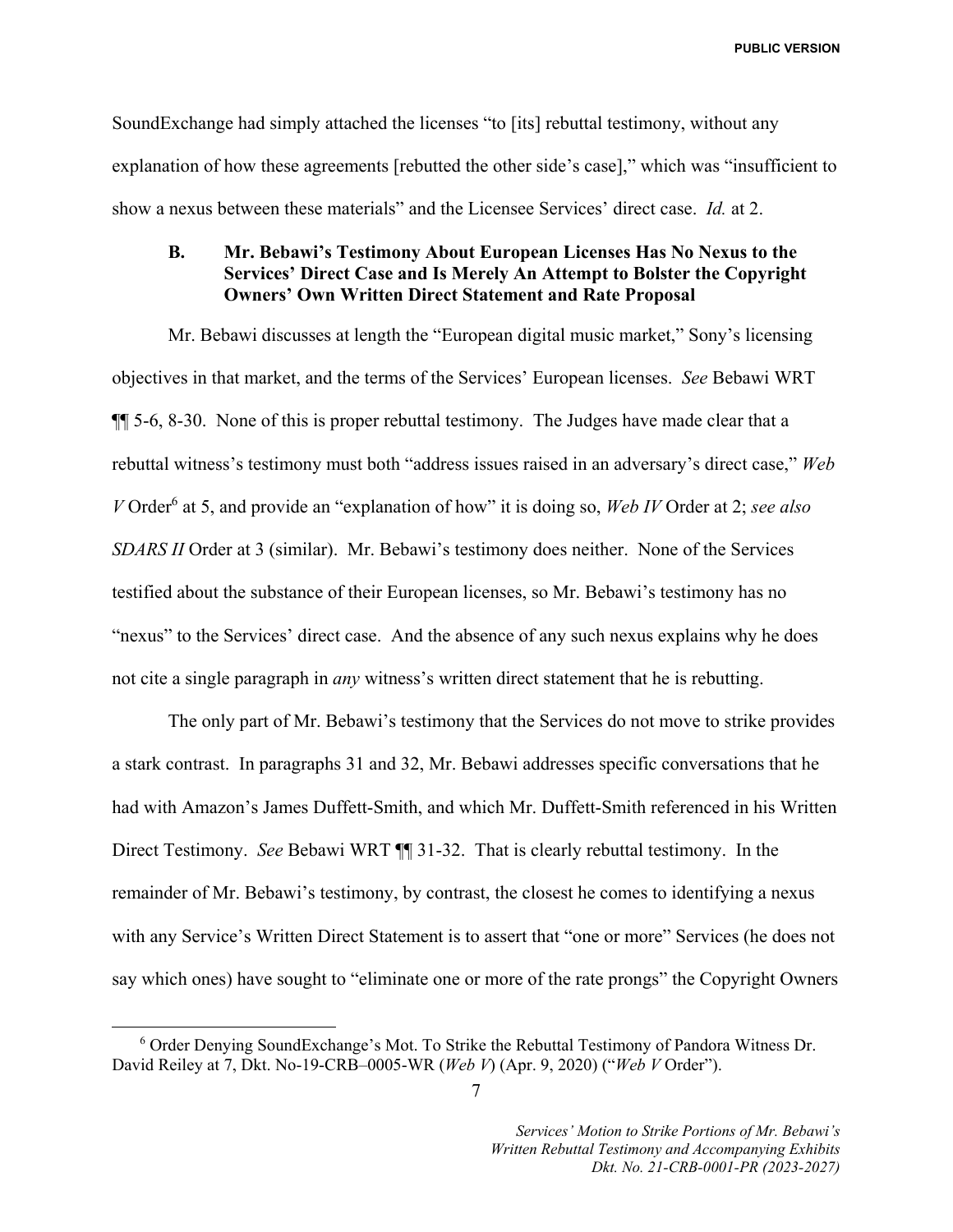have proposed here (by which he primarily means have not proposed "") and that "one or more" Services (again, he does not say which ones) have argued that, absent a compulsory license, Services could negotiate lower rates (none did). Bebawi WRT ¶¶ 5-6. If that were enough to constitute a "nexus" to the other side's case, then anything supporting a participant's affirmative rate proposal would become rebuttal. Indeed, at a high enough level of abstraction, *every* potential benchmark is in some sense a "rebuttal" of the other side's benchmarks. There would be nothing to stop a participant from saving *all* its benchmarks for rebuttal and arguing that each one generally "rebuts" the other side's rate proposal.

Federal courts – which the Judges have recognized provide instructive precedent<sup>7</sup> – reject such an expansive definition of "rebuttal" testimony. *See Bowman v. Int'l Bus. Mach. Corp.*, 2013 WL 1857192, at \*7 (S.D. Ind. May 2, 2013) (rejecting argument that "rebuttal reports merely have to rebut the same 'subject matter'" as "far too broad" because "[t]he proper function of rebuttal evidence is to contradict, impeach or defuse the impact of the evidence offered by an adverse party"); *Century Indem. Co. v. Marine Grp., LLC*, 2015 WL 5521986, at \*4 (D. Or. Sept. 16, 2015) (expert's report was improper rebuttal because the party had known from the beginning it would need to present the evidence affirmatively at trial). The Judges should as

 $\frac{1}{7}$  $\frac{7}{7}$  The Judges have explained that they look to "[c]ourt rulings interpreting Federal Rules of Civil Procedure" where, as here, "the Judges' procedural rules do not anticipate [a] circumstance." Discovery Order 15: Denying SoundExchange's Mot. to Compel iHeartMedia at 3, Dkt. No. 14-CRB-0001-WR (2016-20) (*Web IV)* (Jan. 15, 2015); *see also* Order Denying Licensee Services' Mot. to Strike SoundExchange's "Corrected" Written Rebuttal Testimony of Daniel Rubinfeld at 6, Dkt. No. 14-CRB-0001-WR (2016-20) (*Web IV*) (Apr. 2, 2015) ("*Rubinfeld Web IV* Order") ("Neither the Act nor the Judges' procedural regulations addresses the permissible scope of written rebuttal statements and testimony.").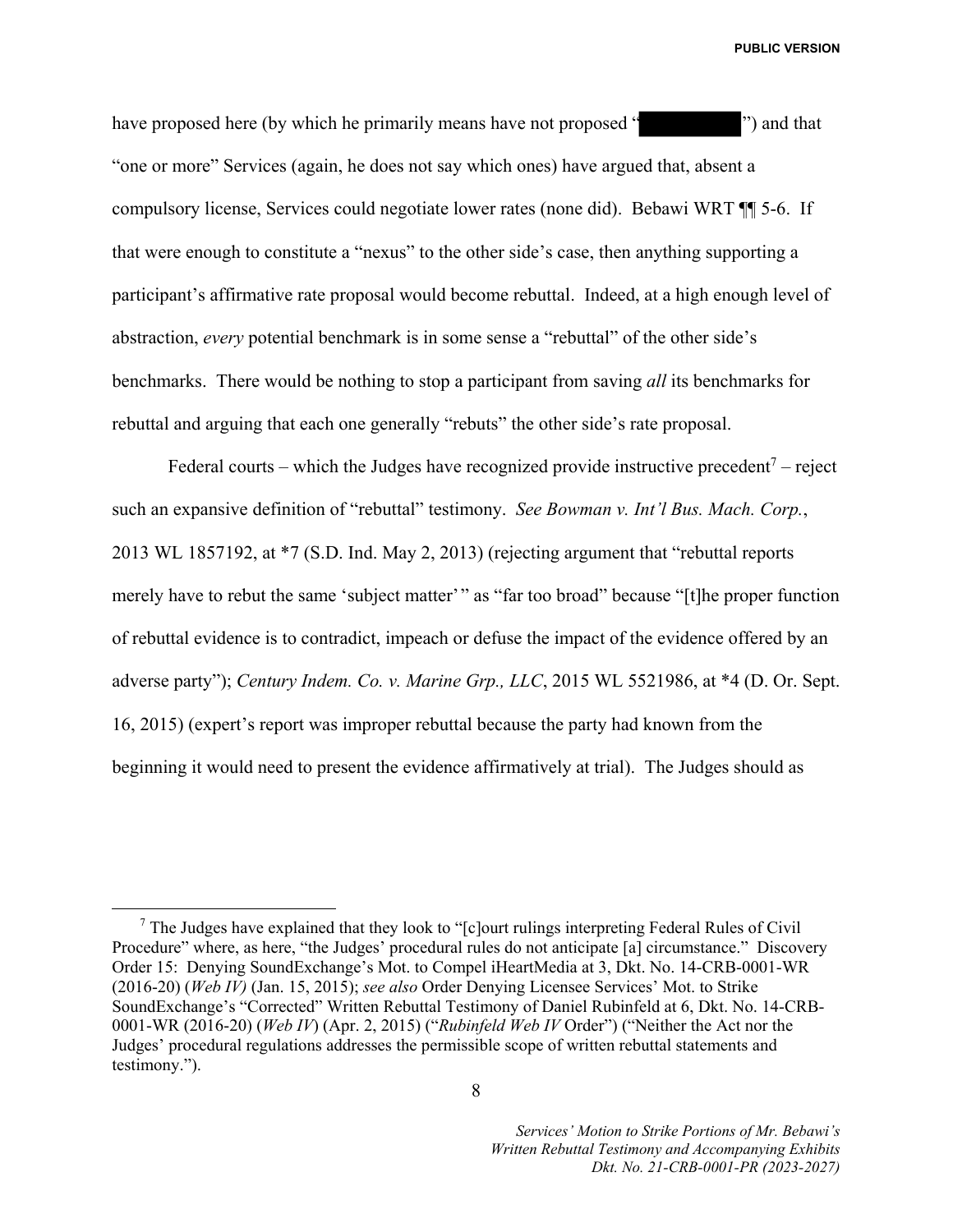well. This sort of "'gamesmanship' [would] interfere[] with the Judges' need for a comprehensive record."<sup>8</sup>

The only real "nexus" between Mr. Bebawi's testimony about the Services' European licenses and a participant's direct case is to the Copyright Owners' direct testimony and rate proposal. The Copyright Owners' direct testimony stressed the need for per-subscriber and perplay prongs, as Mr. Bebawi does in his rebuttal. *Compare*, *e.g.*, Eisenach WDT ¶ 76, Written Direct Testimony of Robin Flynn ¶ 47 *with* Bebawi WRT ¶¶ 14-23. The Copyright Owners also repeatedly suggested in their Written Direct Statement that the compulsory license depresses rates, as Mr. Bebawi likewise does in citing the Services' European licenses. *Compare*, *e.g.*, Written Direct Testimony of David Kokakis ¶ 65, Written Direct Testimony of Thomas Kelly ¶ 18 *with* Bebawi WRT ¶¶ 24-30. All Mr. Bebawi is doing is proposing new benchmarks to support those same basic points the Copyright Owners have been making all along. Participants cannot save such affirmative benchmark evidence for rebuttal. *See 2000-03 CD* Order at 3-5; *see also Web IV* Order at 2 (finding new benchmarks attached to five record company witnesses' rebuttal testimony were not proper rebuttal material).

The Judges should reject the Copyright Owners' sandbagging. If the Copyright Owners wanted to rely on a hand-picked selection of their European licenses with the Services to support their proposed rates and terms, they should have proposed these licenses as benchmarks in their direct case. They did not. And their belated submission of those licenses in an attempt to bolster their own rate proposal is "trial by ambush, in violation of the letter and spirit of the Judges'

 <sup>8</sup> *Rubinfeld Web IV* Order at 11; *see also Web V* Order at 8 ("Although the Judges agree that a full record is important, that goal does not excuse any attempt by Pandora to assemble piecemeal its *direct case* in a manner that could compromise SoundExchange's right to test the evidence and testimony.").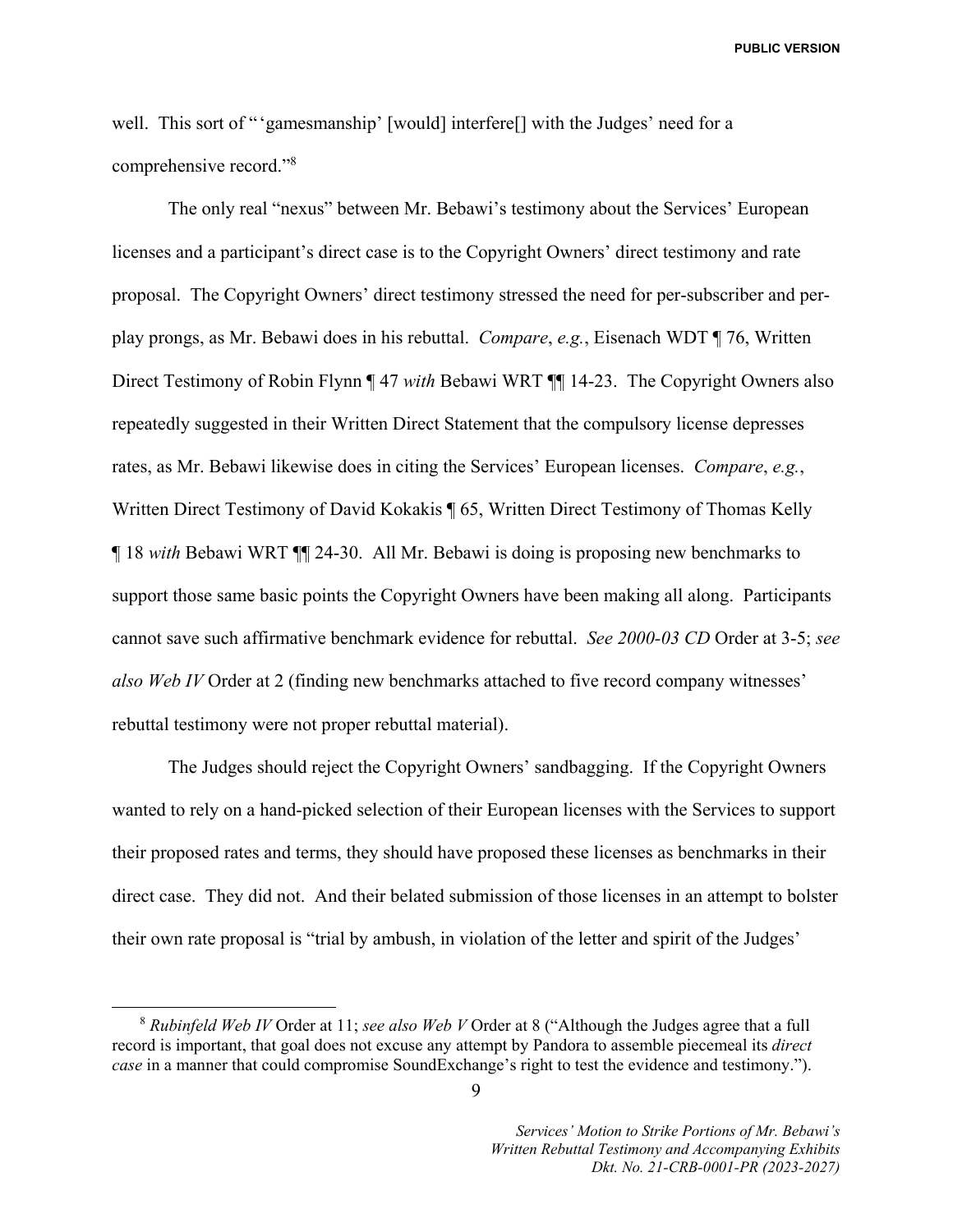procedural rules."9 *See also Oracle Am*. *Inc. v. Google Inc.*, 2011 WL 5572835, at \*3 (N.D. Cal. Nov. 15, 2011) (granting motion to strike and noting expert disclosure schedule "was designed to forestall 'sandbagging' by a party with the burden of proof who wishes to save its best points for reply, when it will have the last word"). As in *SDARS II*, Mr. Bebawi's testimony "stray[s] so far from . . . the direct testimony it is offered to rebut as to be nothing more than an untimely addition to [the Copyright Owners'] written direct testimony." *SDARS II* Order at 2.

### **II. THE JUDGES SHOULD STRIKE MR. BEBAWI'S IMPROPER REBUTTAL TESTIMONY BECAUSE AGREEMENTS CONCERNING NON-U.S. JURISDICTIONS ARE NOT RELEVANT**

No Service introduced evidence concerning its European or other non-U.S. licenses because such licenses are irrelevant and because the Judges have repeatedly rejected foreign benchmarks in setting rates for the U.S. market. Mr. Bebawi's testimony not only "stray[s]" too far from the Services' direct case, *id.*, it is also irrelevant to the Judge's task. The Judges should strike Mr. Bebawi's testimony for this reason as well.

The Copyright Owners offer no evidence that the foreign markets Mr. Bebawi cites are comparable to the U.S. market, other than his *ipse dixit* of which European markets are "in [his] view the most comparable" to the U.S. market. Bebawi WRT ¶ 8. And when participants proposing a foreign license fails to provide that evidence, the Judges have twice refused to consider those licenses in their benchmarking analysis. In *Phonorecords I*, for example, the Judges explained that "comparability is a much more complex undertaking in an international setting than in a domestic one. There are a myriad of potential structural and regulatory differences whose impact has to be addressed in order to produce a meaningful comparison."

 $\frac{1}{9}$  $9$  Distribution of the 2000, 2001, 2002 and 2003 Cable Royalty Funds, 78 Fed. Reg. 64,984, 65,004 (Oct. 30, 2013).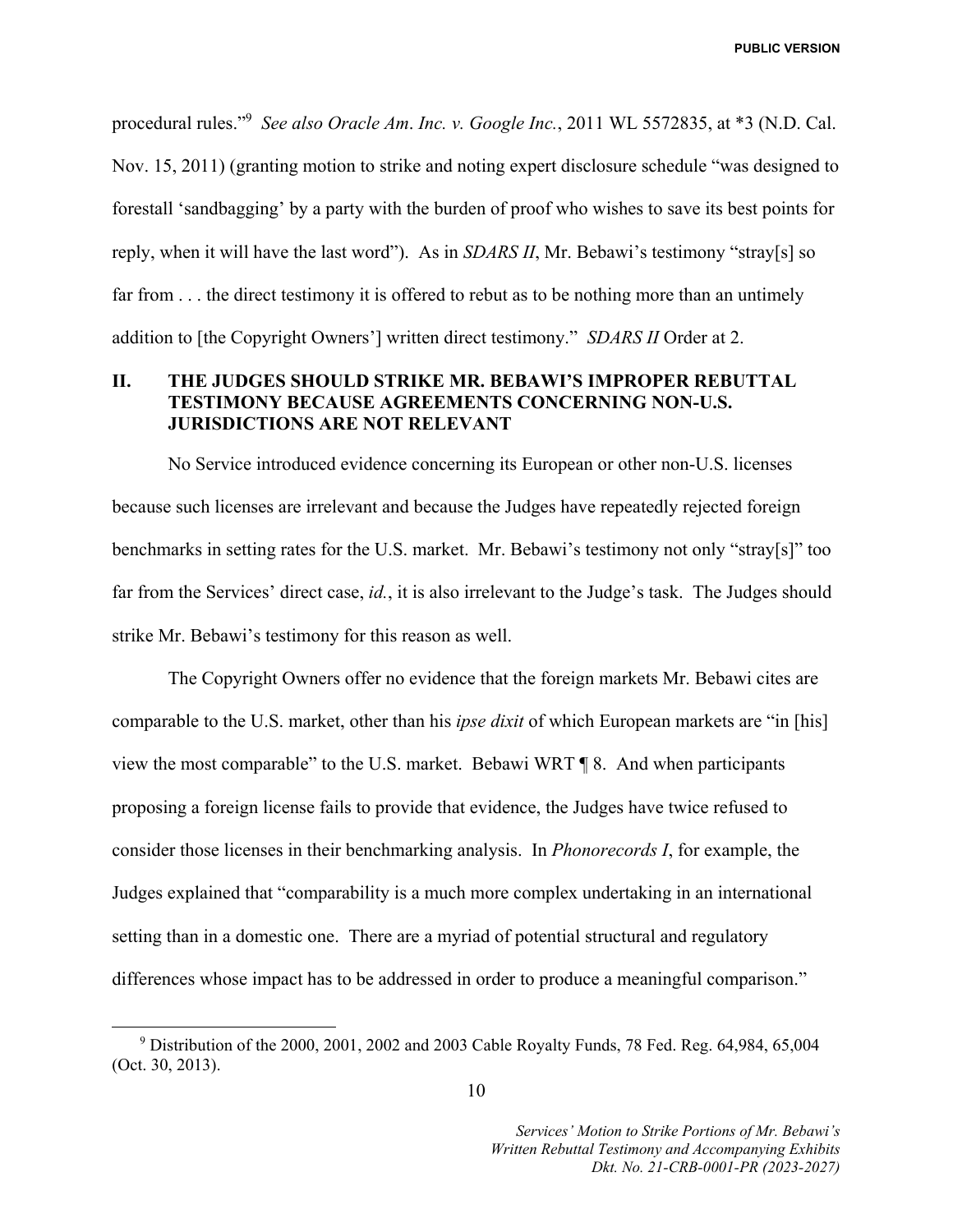Mechanical and Digital Phonorecord Delivery Rate Determination Proceeding, 74 Fed. Reg. 4,510, 4,522 (Jan. 26, 2009) ("*Phonorecords I* Final Rule"). Because "the full range of comparability issues has not been sufficiently analyzed and presented," the Judges declined to rely on the foreign benchmarks. *Id*. Similarly, in *SDARS II*, the Judges rejected Music Choice's evidence of foreign rates because Music Choice's witnesses did not "attempt[s] an analysis or discussion of the intricacies of Canadian and U.K. markets for performance rights for musical works and sound recordings[.]" Determination of Rates and Terms for Preexisting Subscription Services and Satellite Digital Audio Radio Services, 78 Fed. Reg. 23,054, 23,083.

Here too, the Copyright Owners offer no evidence that any non-U.S. jurisdictions are similar to the United States. Instead, Mr. Bebawi asserts that "'Tier-1' countries are comparable to the United States" because Services "have been operating in these countries at least as long as in the US market" and the "economies of these countries are also developed." Bebawi ¶ 9. That falls well-short of the detailed analysis of the "structural and regulatory differences" that "ha[ve] to be addressed in order to produce a meaningful comparison" between U.S. and foreign licenses. *Phonorecords 1* Final Rule at 4522. Therefore, in addition to being improper rebuttal testimony, Mr. Bebawi's testimony is irrelevant and should be struck for that reason as well.

#### **III. SUR-REBUTTAL TESTIMONY WILL NOT CURE THE PREJUDICE THE COPYRIGHT OWNERS HAVE CAUSED**

Because Mr. Bebawi's testimony concerning Sony's European licenses is both not proper rebuttal and irrelevant, the Judges should strike it. That is the remedy the Judges ordered in *SDARS II*. And it is the appropriate remedy here.

*First*, allowing Mr. Bebawi's testimony will require distracting mini-trials at the hearing about the copyright regimes and interactive streaming markets in multiple different countries.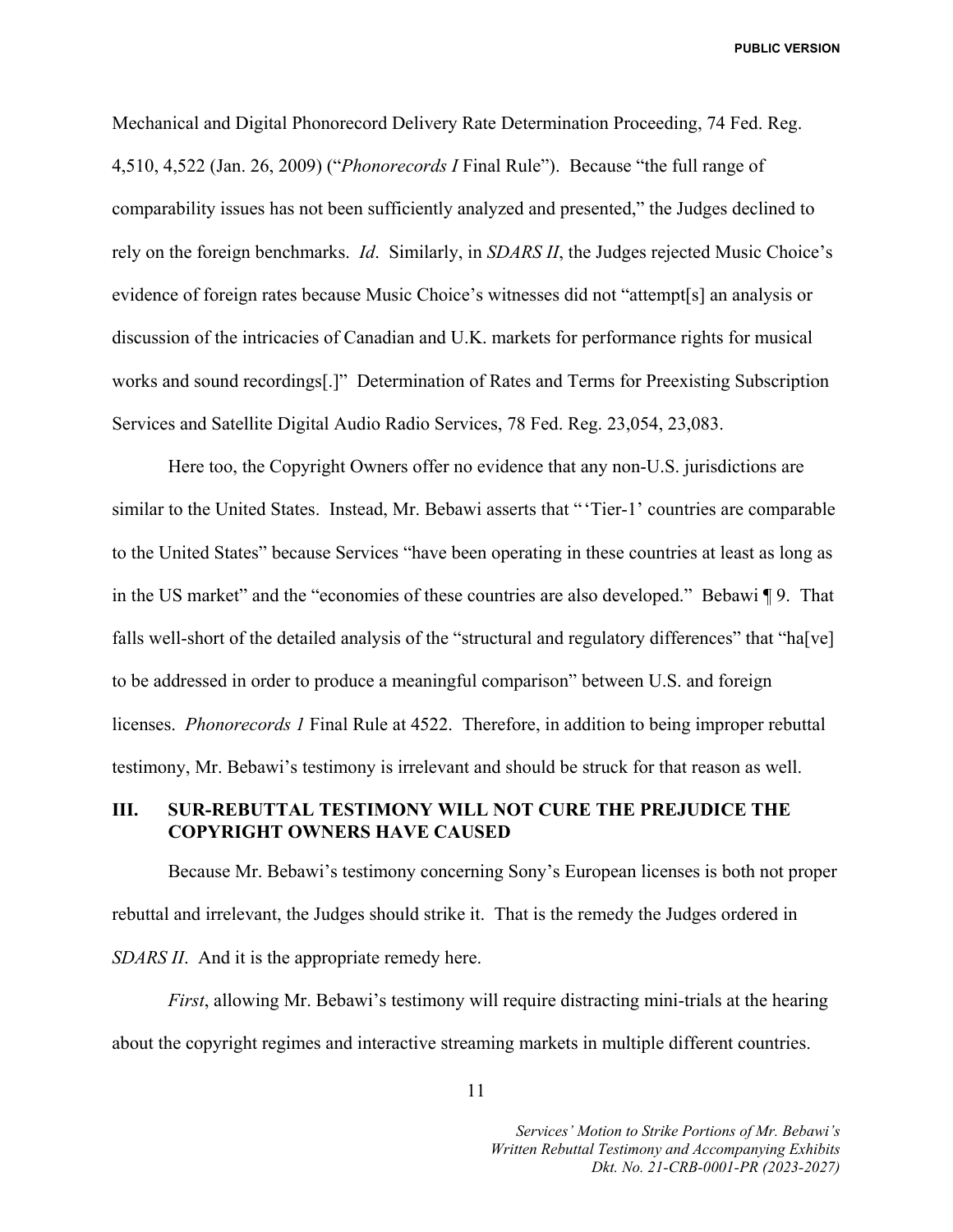"The benchmarking approach involves looking to actual market outcomes in *comparable markets* . . . to infer a reasonable rate in the target market." Marx AWDT ¶ 196 (emphasis added). Determining whether the markets in various European countries are "comparable market[s]" as Mr. Bebawi posits would be a significant undertaking, particularly given the "myriad of potential structural and regulatory differences whose impact has to be addressed in order to produce a meaningful comparison." *Phonorecords I* Final Rule at 4522.

To put the Mr. Bebawi cites into context, the Judges would have to take testimony on differences between the markets in the United States and each of the countries Mr. Bebawi references. Issues the Judges would need to consider include, but are not limited to: (1) the existence of government-mandated PROs or CMOs in each foreign market; (2) whether publishers are able to fully withdraw their digital rights from PROs or CMOs in each market; (3) whether each foreign market has a "rate court"; (4) the number of licenses required for interactive streaming services in those foreign markets, and the different rates of those licenses; (5) whether publishers sit on the boards of foreign PROs/CMOs, and the impact of those relationships on license negotiations; and (6) whether, and to what extent, rates in foreign markets are influenced by the statutory rate in the  $U.S.<sup>10</sup>$ 

*Second*, none of this evidence is currently part of any participant's written direct statements. As the Judges have explained, in determining whether "license agreements may



12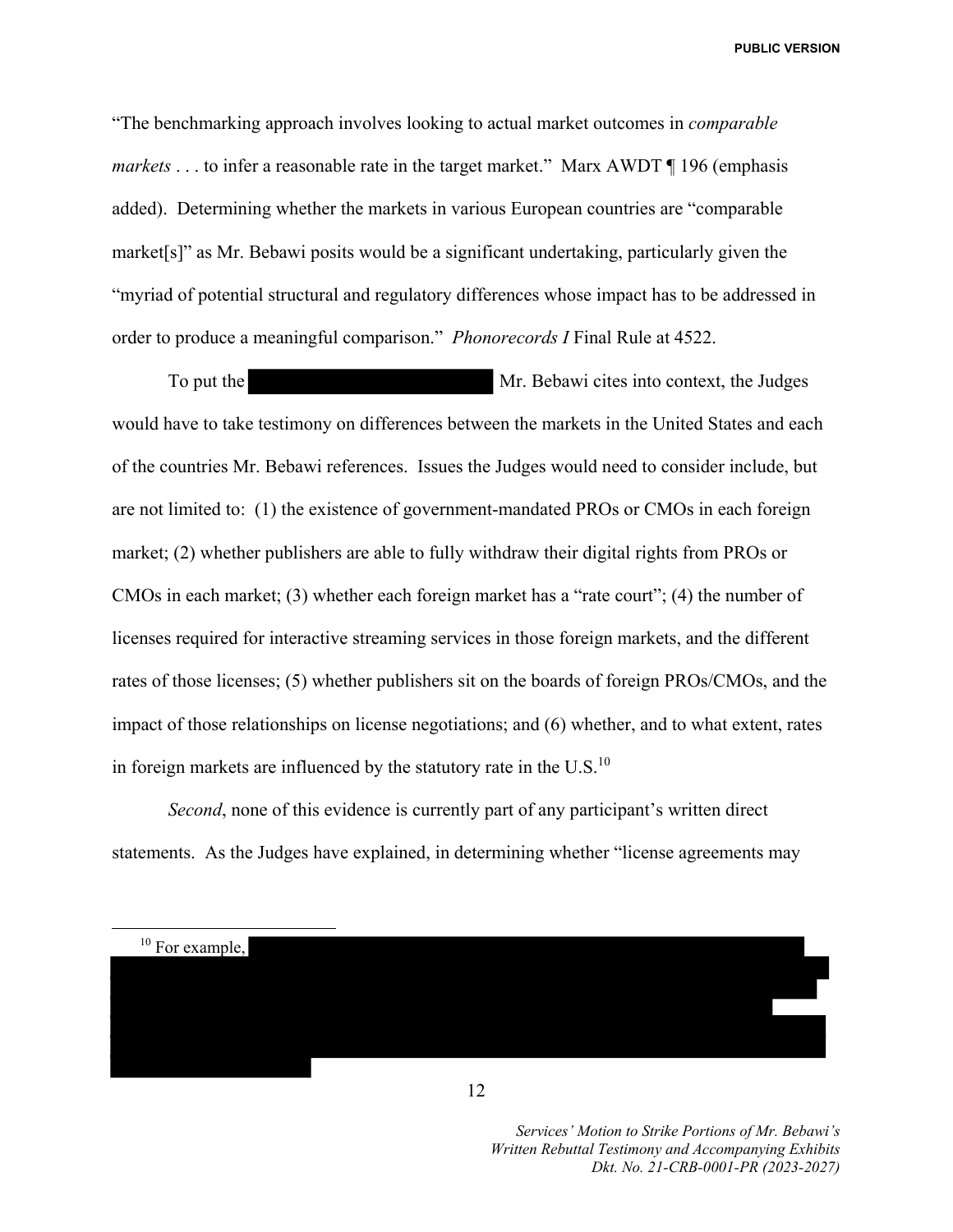serve as appropriate benchmarks," or whether they require "appropriate adjustments or outright rejection, the Judges rely upon an adversarial hearing predicated on full pre-hearing discovery." *Web IV* Subpoena Order<sup>11</sup> at 6. And a full record is especially important for foreign licenses that are subject to foreign legal regimes and licensing practices. Requiring the Services to build a factual record from scratch about these markets would impose extraordinary burdens. Indeed, responding to Mr. Bebawi's testimony will require the Services to present new fact and expert testimony about a topic none has addressed to date. Doing so would not only carry substantial costs, but also would distract the participants from building a complete record about their U.S. benchmarks, which are actually relevant.

The burden imposed on the Services is especially acute in light of the expedited timeline for rebuttal discovery. Allowing Mr. Bebawi's testimony on Sony's European licenses would significantly increase the amount of discovery that the Services must serve and review because they would now need to collect discovery related to five countries, rather than just one.<sup>12</sup> Had the Copyright Owners included Mr. Bebawi's testimony with their Written Direct Statement (as they should have), the Services would have had an opportunity to take full discovery on these licenses over a period of six months and refute Mr. Bebawi's statements with their own rebuttal testimony and supporting evidence. But by withholding testimony about the European licenses until rebuttal, the Copyright Owners have "avoided exposing [its] weaknesses," *Century Indem. Co*., 2015 WL 5521986, at \*6, and prejudiced the Services' ability to respond, *id.* at \*6 (noting

<sup>&</sup>lt;sup>11</sup> Order Granting in Part Licensee Services' Mot. for Expedited Issuance of Subpoenas to Apple, Inc., Dkt. No. 14-CRB-0001-WR (2016-20) (*Web IV*) (Apr. 10, 2015) ("*Web IV* Subpoena Order").

 $12$  The Copyright Owners also appear to intend to use their inclusion of non-U.S. agreements in Mr. Bebawi's improper rebuttal testimony to open the door to discovery into the Services' non-U.S. licenses, as the Copyright Owners' rebuttal discovery requests include requests for information concerning non-U.S. jurisdictions.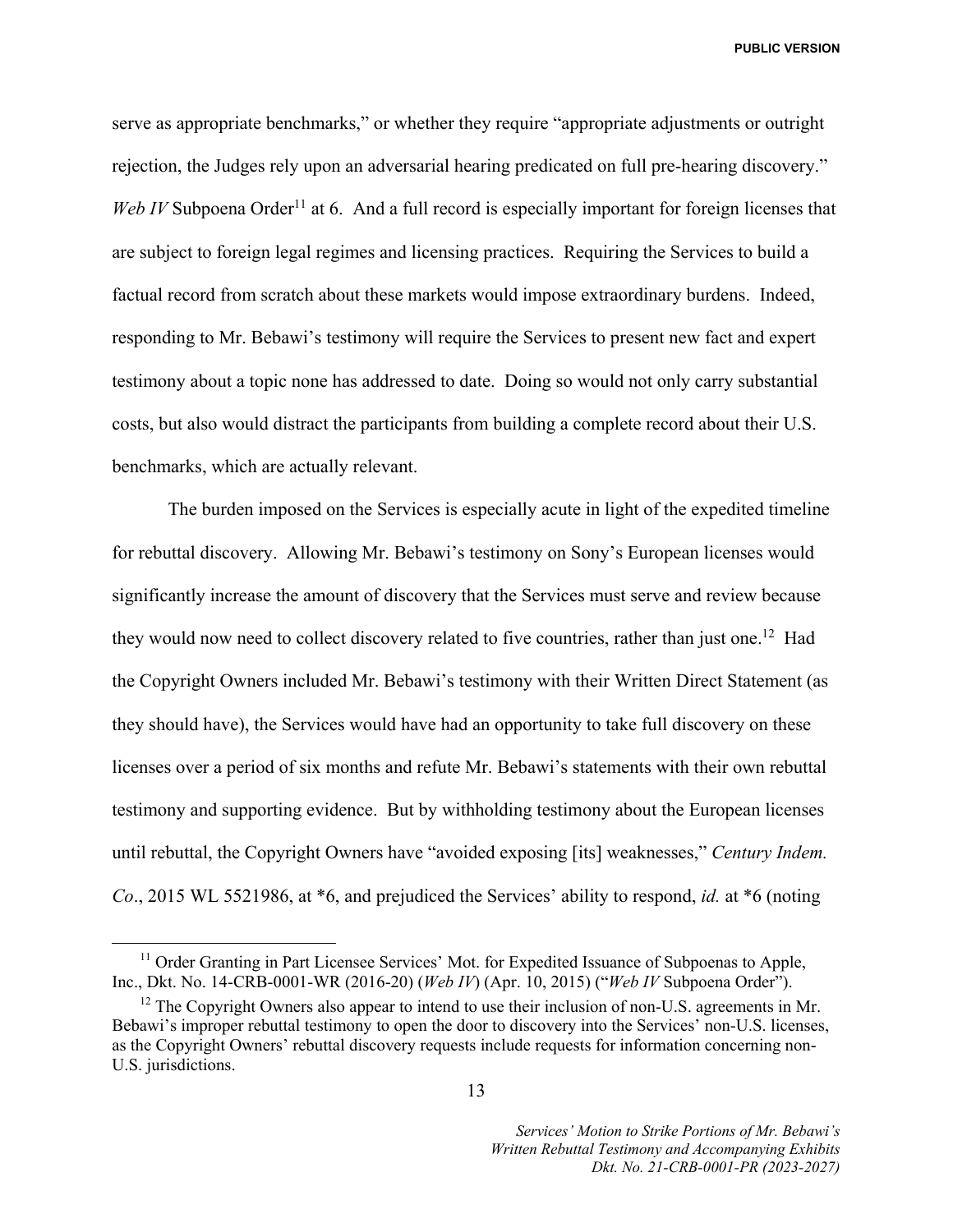that the submission of improper rebuttal testimony "in such a complex case puts all complying parties at a significant disadvantage and disrupts the carefully designed structure and timing of pretrial filings and disclosures").

For these reasons, striking Mr. Bebawi's testimony is a superior remedy to granting the Services the opportunity to submit sur-rebuttal testimony. This situation is unlike the *Phonorecords III* remand proceeding, in which the Judges recently declined to strike nearly 300 pages of expert testimony in the Copyright Owners' written rebuttal remand submission, all of which the Copyright Owners could have submitted in their direct remand statement. There, the Judges noted the "special importance" of the D.C. Circuit's ruling, which they read to "allow[] each party to submit rebuttal testimonial and other evidence in response to any testimonial or other evidence that is *substantively* direct in nature, regardless of how the adverse party has been [sic] denominated its submission."<sup>13</sup> No special circumstances justify allowing the Copyright Owners' to belatedly expand their submission of affirmative evidence here.

Nonetheless, if the Judges do not strike Mr. Bebawi's testimony regarding the European licenses, the Judges should allow the Services to submit sur-rebuttal testimony. Although that will not fully cure the prejudice the Copyright Owners have caused – and will divert the Services from hearing preparation, among other tasks – this opportunity is necessary to ensure that the Services are not again "procedurally blindsided." *Johnson v. Copyright Royalty Bd*., 969 F.3d 363, 381 (D.C. Cir. 2020).

<sup>&</sup>lt;sup>13</sup> Order Denying in Part and Granting in Part Services' Mot. to Strike Copyright Owners' Expert Testimony and Granting Services' Request to File Supplemental Testimony and Briefing at 2, Dkt. No. 16-CRB-0003-PR (2018–22) (*Phonorecords III Remand*) (Oct. 1, 2021).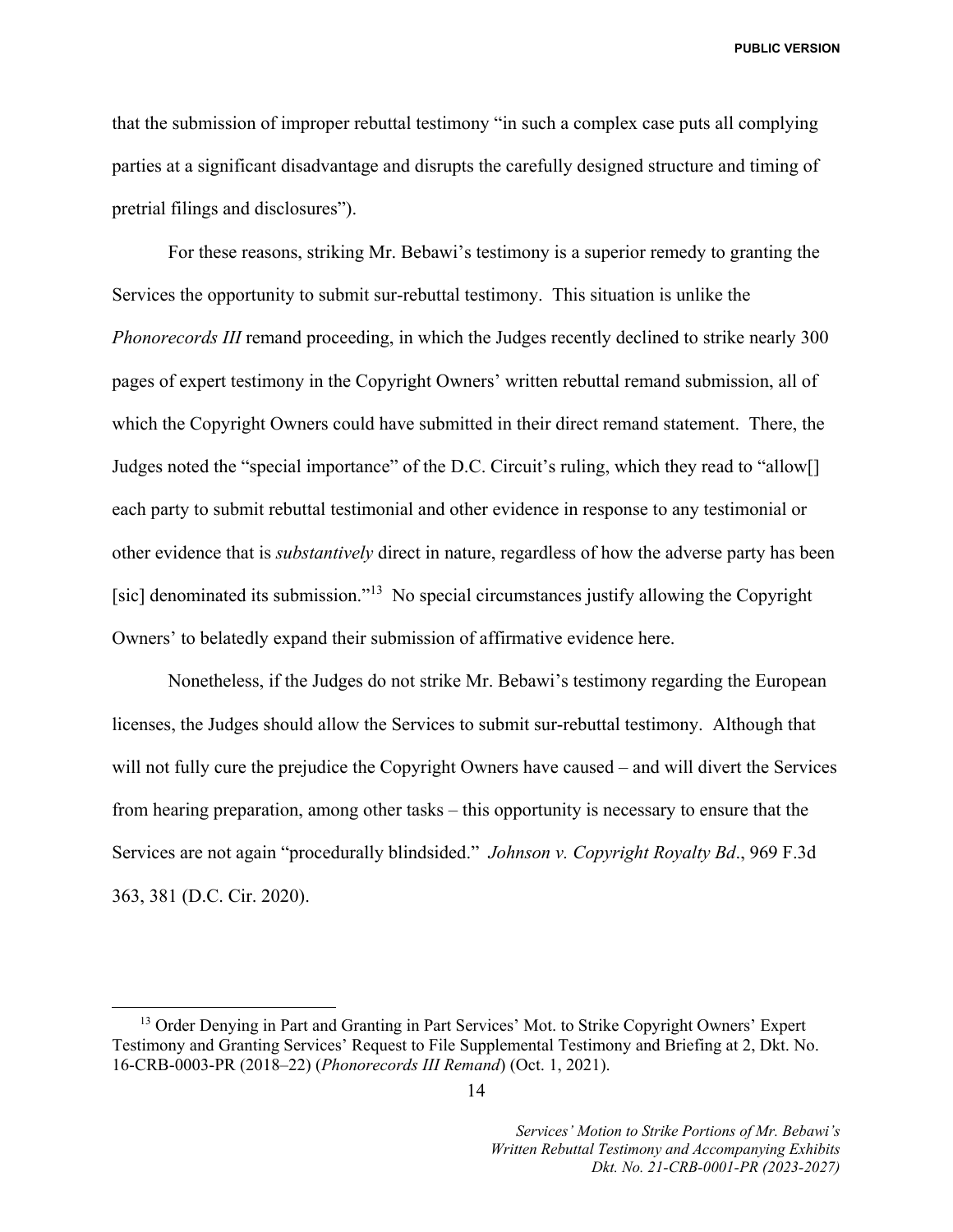#### **CONCLUSION**

The Judges should grant the Motion.

Dated: May 13, 2022

*/s/ Joseph R. Wetzel* Joseph R. Wetzel (Cal. Bar No. 238008) Andrew M. Gass (Cal. Bar No. 259694) Brittany N. Lovejoy (Cal. Bar No. 286813) LATHAM & WATKINS LLP 505 Montgomery Street San Francisco, C.A. 94111 Tel.: (415) 391-0600 joe.wetzel@lw.com andrew.gass@lw.com brittany.lovejoy@lw.com

Allison L. Stillman (N.Y. Bar No. 4451381) LATHAM & WATKINS LLP 1271 Avenue of the Americas New York, NY 10020 Tel.: (212) 906-1200 alli.stillman@lw.com

Sarang Vijay Damle (D.C. Bar No. 1619619) LATHAM & WATKINS LLP 555 Eleventh Street, NW, Suite 1000 Washington, DC 20004 Tel.: (202) 637-2200 sy.damle@lw.com

*Counsel for Spotify USA, Inc.* 

/s/ Ryan S. Benyamin Gary R. Greenstein (DC Bar No. 455549) WILSON SONSINI GOODRICH & ROSATI 1700 K Street, N.W., 5th Floor Washington, DC 20006 Tel. (202) 973-8849 Fax: (202) 973-8899 ggreenstein@wsgr.com

Respectfully submitted,

*/s/ Joshua D. Branson* Joshua D. Branson (D.C. Bar No. 981623) Aaron M. Panner (D.C. Bar No. 453608) Leslie V. Pope (D. C. Bar No. 1014920) Scott Angstreich (D.C. Bar No. 471085) KELLOGG, HANSEN, TODD, FIGEL & FREDERICK, P.L.L.C. 1615 M Street, N.W., Suite 400 Washington, D.C. 20036 Tel.: (202) 326-7900 Fax: (202) 326-7999 jbranson@kellogghansen.com apanner@kellogghansen.com lpope@kellogghansen.com sangstreich@kellogghansen.com

*Counsel for Amazon.com Services LLC* 

*/s/ Benjamin E. Marks* Benjamin E. Marks (N.Y. Bar No. 2912921) Todd Larson (N.Y. Bar No. 4358438) WEIL, GOTSHAL & MANGES LLP 767 Fifth Avenue New York, NY 10153 Tel.: (212) 310-8000 benjamin.marks@weil.com todd.larson@weil.com

*Counsel for Pandora Media, LLC* 

15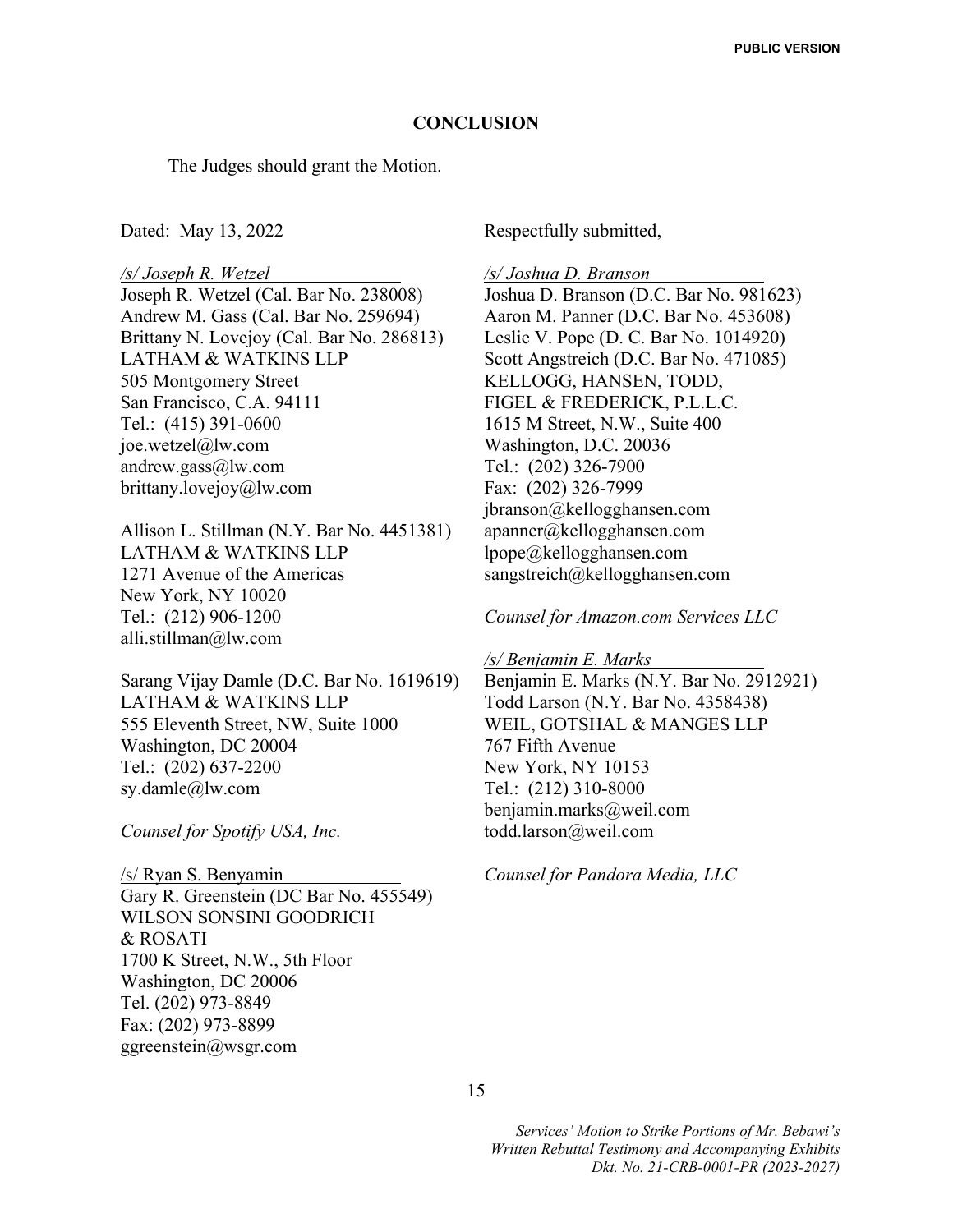Victor Jih (Cal. Bar No. 186515) Lisa D. Zang (Cal. Bar No. 294493) Ryan Benyamin (Cal. Bar No. 322594) WILSON SONSINI GOODRICH & ROSATI 633 West Fifth Street, Suite 1550 Los Angeles, CA 90071-2027 Tel.: (323) 210-2900 Fax: (866) 974-7329 vjih@wsgr.com lzang@wsgr.com rbenyamin@wsgr.com

Maura L. Rees (Cal. Bar No. 191698) WILSON SONSINI GOODRICH & ROSATI 650 Page Mill Road Palo Alto, CA 94304-1050 Tel.: (650) 493-9300 Fax: (866) 974-7329 mrees@wsgr.com

Jeremy Auster (NY Bar No. 5539101) WILSON SONSINI GOODRICH & ROSATI 1301 Avenue of the Americas 40th Floor New York, NY 10019-6022 Tel.: (212) 999-5800 Fax: (212) 999-5899 jauster@wsgr.com

*Attorneys for Google LLC*

/s/ Dale M. Cendali Dale M. Cendali (N.Y. 1969070) Claudia Ray (N.Y. 2576742) Mary Mazzello (N.Y. 5022306) Johannes Doerge (N.Y. 5819172) KIRKLAND & ELLIS LLP 601 Lexington Avenue New York, NY 10022 Telephone: (212) 446-4800 Facsimile: (212) 446-6460 dale.cendali@kirkland.com claudia.ray@kirkland.com mary.mazzello@kirkland.com johannes.doerge@kirkland.com

*Attorneys for Apple Inc.*